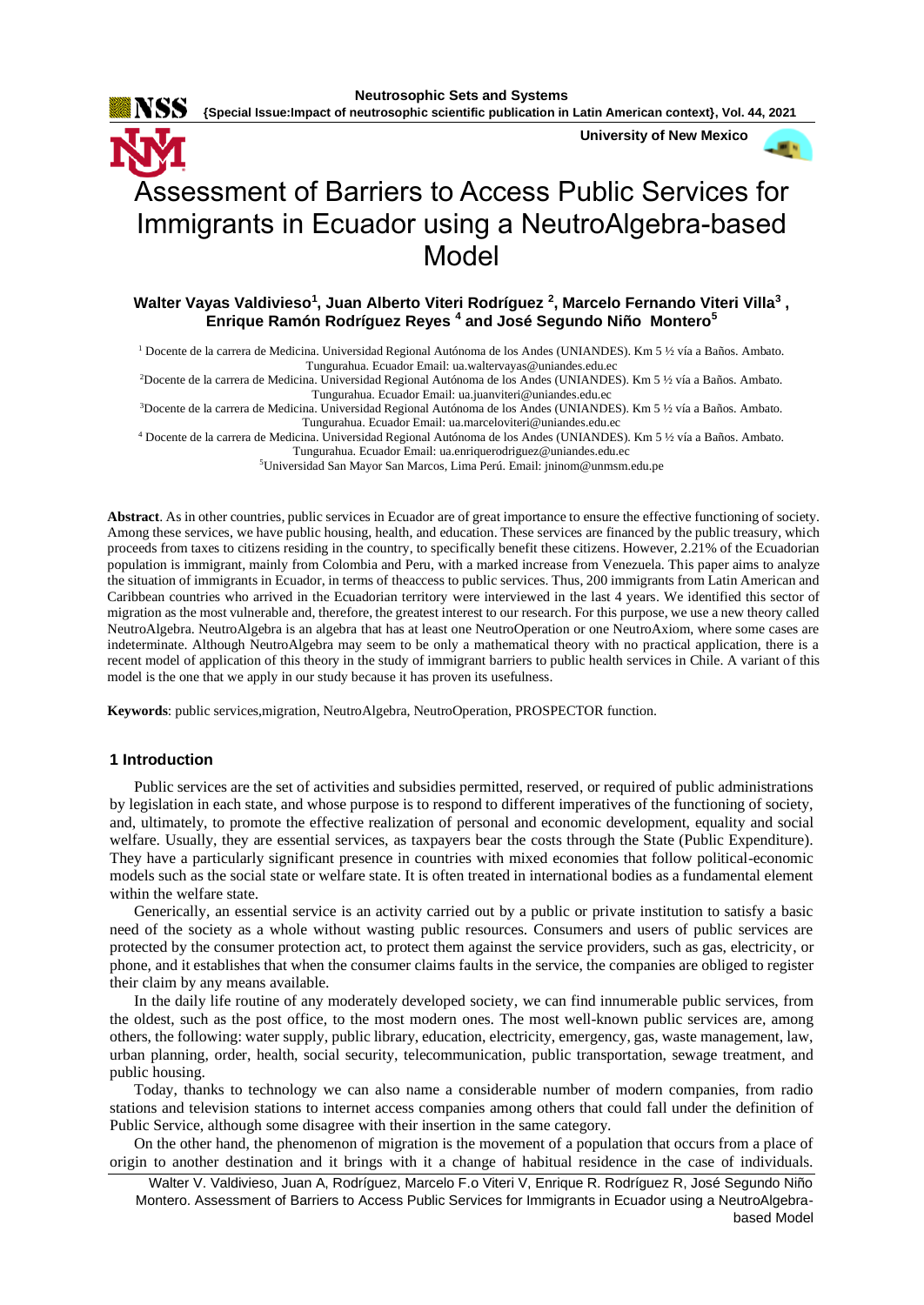Immigrants are people who suddenly change to a society that is not their own and therefore require a degree of adaptation, they must find housing, work, access to social security and financial services, as well as education and health services. All these needs are part of the public services provided by the host countries, but they are designed to meet the needs of citizens residing in the country and not for immigrants. The latter usually present problems when arriving in the new country due to lack of documentation, xenophobia on the part of the native population, poor adaptation of the immigrant to the customs of the host country, etc., that is why immigration can affect the public service, although it must be recognized that immigrants are also a source of wealth within a society [\[1-4\]](#page-6-0).

According to United Nations (UN) data corresponding to the year 2019, Ecuador has 381,507 immigrants, which represents 2.21% of the country's population. If we compare it with the rest of the countries we see that it is the 127th country in the world by percentage of immigration. Immigration to Ecuador comes mainly from Colombia, 50.21%, United States, 6.92%, and Peru, 3.54%. In recent years, the number of immigrants living in Ecuador has decreased by 17,561 people, or 4.4%, [\[5\]](#page-6-1). There has been a sharp increase in Venezuelan immigration with around 400,000 due to this neighboring country's political, economic, and social situation [\[6\]](#page-7-0).

In the context of Good Living, the Constitution recognizes migration as a right, and therefore proposes not to identify any human being as illegal because of his or her migratory status (Art. 40 EPC) and, in the context of international relations (Title VIII), appeals to the "principle of universal citizenship" (Art. 416 EPC), [\[7\]](#page-7-1).

The Constitution is the basis of the "National Plan for Good Living 2009-2013". This Plan includes the diagnosis on Human Mobility and Human Rights, which is generally in line with constitutional principles when referring to the exercise of rights, and the principle of universal citizenship, in which it is stated that firm steps have been taken to respect it.

Public policies on human mobility show us a model of social integration from a perspective of respect for Human Rights. Currently, foreign citizens do not require a visa to enter Ecuador for 90 days for tourism purposes; except citizens of the People's Republic of China, Afghanistan, Bangladesh, Eritrea, Ethiopia, Kenya, Nepal, Nigeria, Pakistan, and Somalia, who do require a visa.

In any case, when the stay is going to be longer than 90 days, they must approach the Department of the Ministry of Foreign Affairs to regularize their situation. Those who do not comply with this process must voluntarily leave the country or may otherwise be deported.

This study aims to analyze the barriers to public services faced by immigrants who migrated to Ecuador. To this end, we selected 200 immigrants who live in the country for a maximum of four years, and those who come from Latin American and Caribbean countries, including Colombians, Peruvians, and Venezuelans, were chosen. We believe that immigrants from First World countries may present a different situation to those whose countries of origin are selected for our study because those countries' political and economic realities are very different.

Within the services to be studied we select those that are essential for human life in modern societies, such as health, public transport, education, public housing, among others. An approach of Neutrosophy to assess migration phenomenon can be read in [\[8\]](#page-7-2).

We apply a variation of the model that appeared in [\[9\]](#page-7-3), which is a method based on NeutroAlgebra theory. In this model, the respondents evaluate on a scale from -10 to 10. A NeutroAlgebra is an algebra ([\[10-14\]](#page-7-4)) which has at least one NeutroOperation or one NeutroAxiom (axiom that is true for some elements, indeterminate for other elements, and false for the other elements), [\[9,](#page-7-3) [15,](#page-7-5) [16\]](#page-7-6). Especially, this model uses a NeutroOperation based on uninorms, [\[17,](#page-7-7) [18\]](#page-7-8) generated from the PROSPECTOR function defined for MYCIN, [\[19-21\]](#page-7-9).

This paper has the following structure; section 2 exposes the main concepts used in this research like NeutroAlgebra. Section 3 contains the method we utilized for studying migrants' access to public services in Ecuador. The last section draws the conclusions of this paper.

# **2. NeutroAlgebra and PROSPECTOR function**

# **Definition 1**

([\[19\]](#page-7-9)): Let X be a given nonempty space (or simply set) included into a universe of discourse U. Let  $\langle A \rangle$  be an item (concept, attribute, idea, proposition, theory, etc.) defined on the set X. Through the process of neutrosophication, we split the set X into three regions [two opposite ones  $\langle A \rangle$  and  $\langle \text{antiA}\rangle$ , and one neutral (indeterminate) <neutA> between them], regions which may or may not be disjoint – depending on the application, but they are exhaustive (their union equals the whole space).

A *NeutroAlgebra* is an algebra that has at least one *NeutroOperation* or one *NeutroAxiom* (axiom that is true for some elements, indeterminate for other elements, and false for other elements).

The NeutroAlgebra is a generalization of *Partial Algebra*, which is an algebra that has at least one *Partial Operation*, while all its Axioms are true (classical axioms).

# **Definition 2**

Walter V. Valdivieso, Juan A, Rodríguez, Marcelo F.o Viteri V, Enrique R. Rodríguez R, José Segundo Niño Montero. Assessment of Barriers to Access Public Services for Immigrants in Ecuador using a NeutroAlgebra-based Model.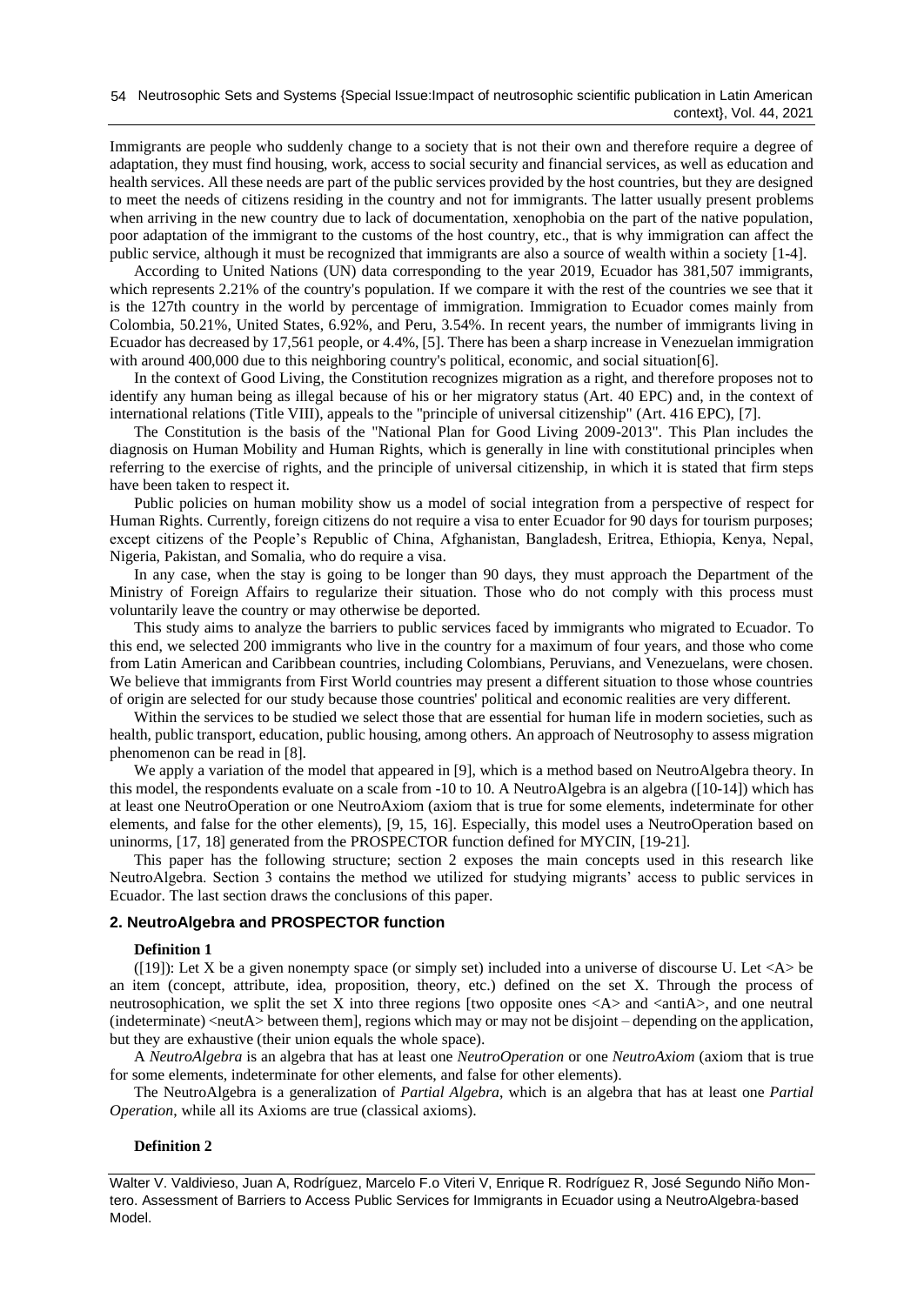Neutrosophic Sets and Systems {Special Issue:Impact of neutrosophic scientific publication in Latin American 55 context}, Vol. 44, 2021

([\[19\]](#page-7-9)): A function f:  $X \rightarrow Y$  is called a *Partial Function* if it is well-defined for some elements in X, and undefined for all the other elements in X. Therefore, there exist some elements  $a \in X$  such that  $f(a) \in Y$  (welldefined), and for all other element  $b \in X$  we have  $f(b)$  is undefined.

#### **Definition 3**

([\[19\]](#page-7-9)): A function f:  $X \rightarrow Y$  is called a *NeutroFunction* if it has elements in X for which the function is welldefined (degree of truth (T)), elements in X for which the function is indeterminate {degree of indeterminacy (I)}, and elements in X for which the function is outer-defined {degree of falsehood (F)}, where  $T, I, F \in [0, 1]$ , with  $(T, I, F) \neq (1, 0, 0)$  that represents the (Total) Function, and  $(T, I, F) \neq (0, 0, 1)$  that represents the AntiFunction.

# **Classification of Functions**

i) (Classical) Function, which is a function well-defined for all the elements in its domain of definition.

ii) NeutroFunction, which is a function partially well-defined, partially indeterminate, and partially outerdefined on its domain of definition.

iii) AntiFunction, which is a function outer-defined for all the elements in its domain of definition.

## **Definition 4**

([\[19\]](#page-7-9)): A (classical) *Algebraic Structure* (or Algebra) is a nonempty set *A* endowed with some (totally welldefined) operations (functions) on *A*, and satisfying some (classical) axioms (totally true) - according to the Universal Algebra.

# **Definition 5**

([\[19\]](#page-7-9)): A (classical) *Partial Algebra* is an algebra defined on a nonempty set *PA* that is endowed with some partial operations (or partial functions: partially well-defined, and partially undefined). While the axioms (laws) defined on a Partial Algebra are all totally (100%) true.

## **Definition 6**

([\[19\]](#page-7-9)): A *NeutroAxiom* (or *Neutrosophic Axiom*) defined on a nonempty set is an axiom that is true for some set of elements {degree of truth  $(T)$ }, indeterminate for another set of elements {degree of indeterminacy  $(I)$ }, or false for the other set of elements {degree of falsehood (F)}, where  $T, I, F \in [0, 1]$ , with  $(T, I, F) \neq (1, 0, 0)$  that represents the (classical) Axiom, and  $(T, I, F) \neq (0, 0, 1)$  that represents the AntiAxiom.

## **Classification of Algebras**

i) A (classical) *Algebra* is a nonempty set *CA* that is endowed with total operations (or total functions, i.e. true for all set elements) and (classical) Axioms (also true for all set elements).

ii) A *NeutroAlgebra* (or *NeutroAlgebraic Structure*) is a nonempty set *NA* that is endowed with: at least one *NeutroOperation* (or *NeutroFunction*), or one *NeutroAxiom* that is referred to the set (partial-, neutro-, or total-) operations.

iii) An *AntiAlgebra* (or *AntiAlgebraic Structure*) is a nonempty set *AA* that is endowed with at least one *AntiOperation* (or *AntiFunction*) or at least one *AntiAxiom*.

Additionally, the PROSPECTOR combination function is defined in the PROSPECTOR expert system in the following way; it is a mapping from  $[-1, 1]^2$  into  $[-1, 1]$  with formula, [\[20,](#page-7-10) [22\]](#page-7-11):

$$
P(x, y) = \frac{x+y}{1+xy} \tag{1}
$$

This function is a uninorm, [\[18,](#page-7-8) [19,](#page-7-9) [23,](#page-7-12) [24\]](#page-7-13), with neutral element 0, thus it fulfills commutativity, associativity, and monotonicity. Here we respect the condition that  $P(-1,1)$  and  $P(1,-1)$  are undefined.

# **3 Study of immigrants' access to public services in Ecuador**

This section contains the results of this investigation, for this we explain some characteristics of the method defined in [\[9\]](#page-7-3).

First of all, for convenience  $P(x, y)$  is extended to  $\overline{P}(x, y)$  such that:  $\overline{P}(x, y) = P(x, y)$  for all  $(x, y) \in [-1, 1]^2 \setminus \{(-1, 1), (1, -1)\},\$  $\bar{P}(-1,1) = \bar{P}(1,-1) =$  undefined,  $\bar{P}$ (undefined, undefined) = undefined.

$$
\overline{P}(\text{undefined}, x) = \overline{P}(x, \text{undefined}) = \begin{cases} \text{undefined, if } x > 0 \\ x, \text{ if } x \le 0 \end{cases}.
$$

#### **Definition 7**

([\[9\]](#page-7-3)): Let S be a finite set defined as  $S = \{(x, y): x, y \in \{\frac{k}{4}, \frac{1}{5}\}$  $\frac{\kappa}{10}$ , undefined $\Big\}$ ,  $k \in \mathbb{Z} \cap [-10, 10]\Big\}$ . The operator  $\odot$  is defined for every  $(x, y) \in S$ , such that:

Walter V. Valdivieso, Juan A, Rodríguez, Marcelo F.o Viteri V, Enrique R. Rodríguez R, José Segundo Niño Montero. Assessment of Barriers to Access Public Services for Immigrants in Ecuador using a NeutroAlgebra-based Model.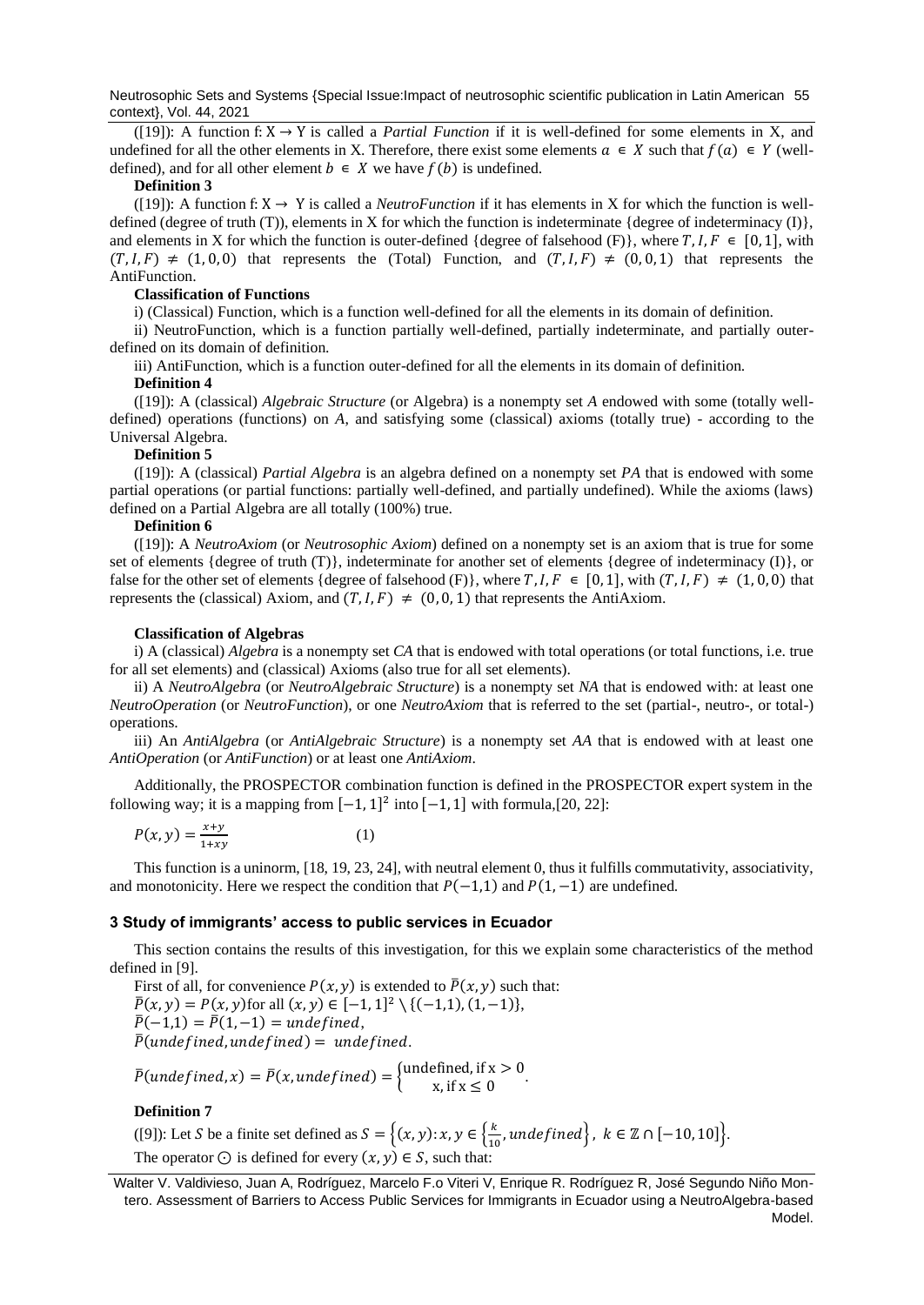# 56 Neutrosophic Sets and Systems {Special Issue:Impact of neutrosophic scientific publication in Latin American context}, Vol. 44, 2021

- 1. If  $\bar{P}(x, y)$  is not undefined, then  $x \odot y = \frac{round(\bar{P}(x, y) * 10)}{10}$  $\frac{10}{10}$ , where *round* is the function that outputs the integer nearest to the argument.
- 2. If  $\overline{P}(x, y)$  is undefined then  $x \odot y =$  undefined. Then ⊙ is a finite NeutroAlgebra. This is because ⊙ is commutative and associative for the subset of elements of  $S$  without any undefined component, but it is not associative otherwise.

E.g., if  $a = -0.9$ ,  $b = 0.8$ ,  $c =$  undefined, then  $a \odot (b \odot c) = a$  and  $(a \odot b) \odot c = -0.4 \neq a$ , therefore associativity is a NeutroAxiom. Additionally, it is easy to ckeck that  $\bar{P}$  is well-defined, it is commutative, 0 is the neutral element and also "undefined" is a neutral element for the negative values. Moreover, every element has an inverse.

Function *round* is used for guarantying ⊙ is an inner operator.

For the sake of clarity, we use the elements of Tables 2 and 3 in [\[9\]](#page-7-3) of Caley tables multiplied by 10. The idea is to output data in the same scale used in input data, i.e., from -10 to 10. See Tables 1 and 2, nevertheless, ⊙ is still a NeutroAlgebra. Now it is based on Neutrosophic Off-uninorms ([\[25\]](#page-7-14)) defined for offsets, [\[26-28\]](#page-7-15).

| $x \odot y$             | $-10$  | $-9$  | $-8$           | $-7$           | $-6$           | $-5$           | $-4$           | $-3$           | $-2$              | $-1$           | $\mathbf{0}$     |
|-------------------------|--------|-------|----------------|----------------|----------------|----------------|----------------|----------------|-------------------|----------------|------------------|
| $-10$                   | $-10$  | $-10$ | $-10$          | $-10$          | $-10$          | $-10$          | $-10$          | $-10$          | $-10$             | $-10$          | $-10$            |
| $\overline{.9}$         | $-10$  | $-10$ | $-10$          | $-10$          | $-10$          | $-10$          | $-10$          | -9             | -9                | -9             | $-9$             |
| $-8$                    | $-10$  | $-10$ | $-10$          | $-10$          | -9             | -9             | -9             | -9             | -9                | -8             | -8               |
| $\overline{.7}$         | $-10$  | $-10$ | $-10$          | -9             | -9             | $-9$           | $-9$           | -8             | -8                | $-7$           | $-7$             |
| $-6$                    | $-10$  | $-10$ | $-9$           | -9             | -9             | -8             | -8             | $\mbox{-}8$    | $-7$              | $-7$           | -6               |
| $-5$                    | $-10$  | $-10$ | -9             | $-9$           | -8             | -8             | -8             | $-7$           | -6                | -6             | $-5$             |
| $-4$                    | $-10$  | $-10$ | -9             | $-9$           | -8             | -8             | $-7$           | $-6$           | $-6$              | $-5$           | $-4$             |
| $-3$                    | $-10$  | -9    | -9             | -8             | -8             | $-7$           | -6             | -6             | $-5$              | $-4$           | $-3$             |
| $-2$                    | $-10$  | $-9$  | $-9$           | -8             | $-7$           | $-6$           | -6             | $-5$           | $-4$              | $-3$           | $-2$             |
| $\overline{1}$          | $-10$  | -9    | -8             | $-7$           | $-7$           | $-6$           | $-5$           | $-4$           | $-3$              | $-2$           | $\text{-}1$      |
| undef.                  | $-10$  | $-9$  | $\text{-}8$    | $-7$           | $-6$           | $-5$           | $-4$           | $-3$           | $\textnormal{-}2$ | $^{\rm -1}$    | $\boldsymbol{0}$ |
| $\bf{0}$                | $-10$  | -9    | -8             | $-7$           | $-6$           | $-5$           | -4             | $-3$           | $-2$              | $-1$           | 0                |
| $\mathbf{1}$            | $-10$  | -9    | -8             | -6             | $-5$           | $-4$           | $-3$           | $-2$           | $-1$              | $\mathsf{O}$   | $\mathbf{1}$     |
| $\mathbf{2}$            | $-10$  | -9    | $-7$           | -6             | $-5$           | $-3$           | $-2$           | $-1$           | $\mathbf 0$       | $\mathbf{1}$   | $\overline{2}$   |
| 3 <sup>1</sup>          | $-10$  | -8    | $-7$           | $-5$           | $-4$           | $-2$           | $-1$           | 0              | $\mathbf{1}$      | $\overline{2}$ | $\mathbf{3}$     |
| $\overline{\mathbf{4}}$ | $-10$  | -8    | $-6$           | $-4$           | $-3$           | $^{\mbox{-}}1$ | $\mathsf 0$    | $\mathbf{1}$   | $\overline{2}$    | $\overline{3}$ | $\overline{4}$   |
| $\overline{5}$          | $-10$  | $-7$  | $-5$           | $-3$           | $-1$           | $\mathbf 0$    | $\mathbf{1}$   | $\overline{2}$ | $\overline{3}$    | $\overline{4}$ | 5                |
| 6                       | $-10$  | $-7$  | $-4$           | $-2$           | $\mathbf 0$    | $\mathbf{1}$   | $\overline{3}$ | 4              | 5                 | $5\phantom{.}$ | 6                |
| $\overline{7}$          | $-10$  | $-5$  | $-2$           | $\mathsf 0$    | $\overline{2}$ | $\overline{3}$ | $\overline{4}$ | 5              | 6                 | 6              | $\overline{7}$   |
| 8                       | $-10$  | $-4$  | 0              | $\overline{2}$ | $\overline{4}$ | 5              | 6              | $\overline{7}$ | $\overline{7}$    | 8              | 8                |
| 9 <sup>1</sup>          | $-10$  | 0     | $\overline{4}$ | 5              | $\overline{7}$ | $\overline{7}$ | 8              | 8              | 9                 | 9              | 9                |
| 10                      | undef. | 10    | 10             | 10             | 10             | 10             | 10             | $10\,$         | $10\,$            | 10             | 10               |

**Table 1:** Cayley table of ⊙multiplied by 10.

| $\ddot{\phantom{0}}$<br>$\overline{\phantom{a}}$<br>$\sim$<br>$\check{ }$ | க்சீ<br>undef. | . . |  |  |  |  | 10 |
|---------------------------------------------------------------------------|----------------|-----|--|--|--|--|----|
|                                                                           |                |     |  |  |  |  |    |

Walter V. Valdivieso, Juan A, Rodríguez, Marcelo F.o Viteri V, Enrique R. Rodríguez R, José Segundo Niño Montero. Assessment of Barriers to Access Public Services for Immigrants in Ecuador using a NeutroAlgebra-based Model.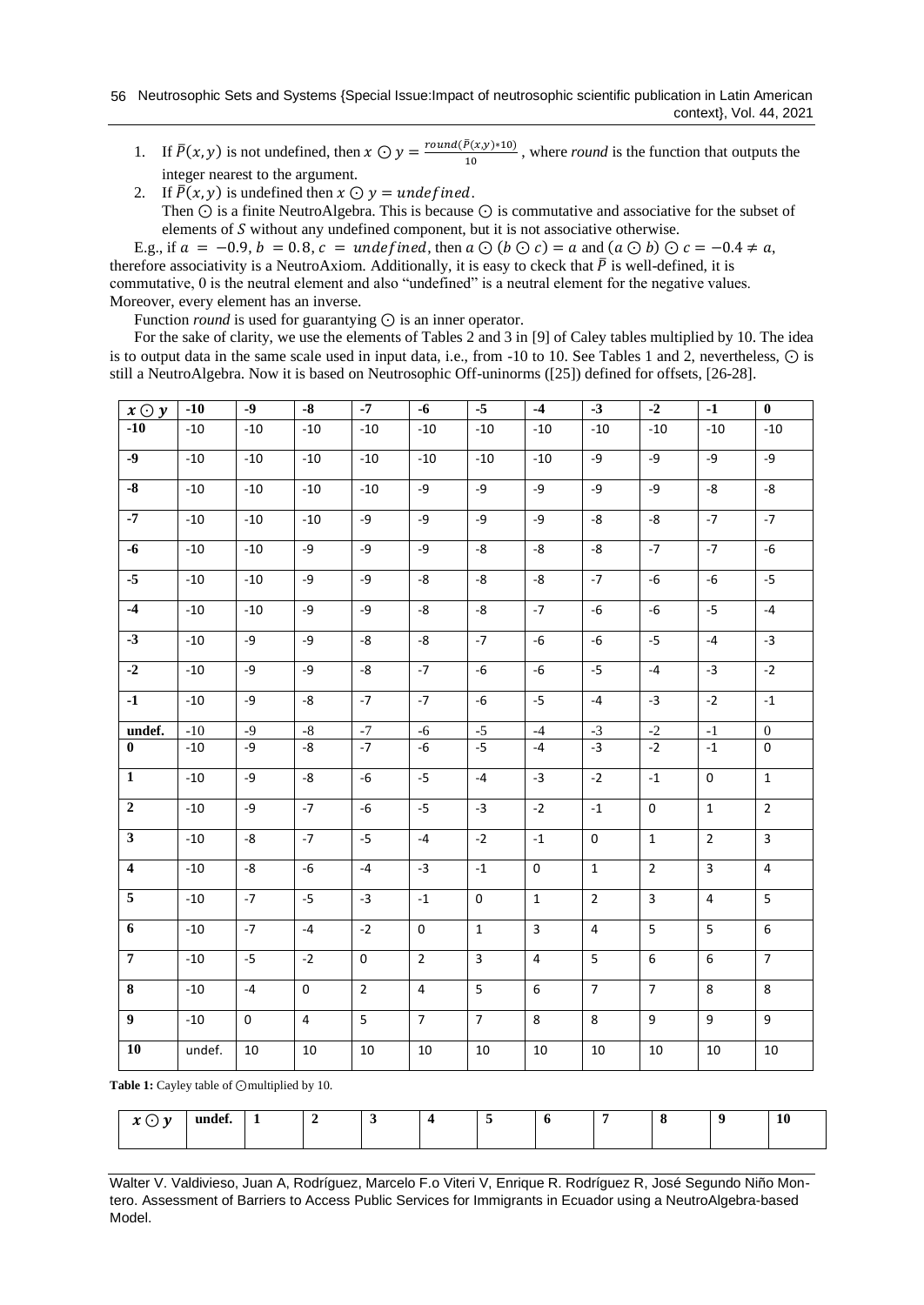| context}, Vol. 44, 2021:       |          |                |                |                |                     |                |                |                |                     |                |        |
|--------------------------------|----------|----------------|----------------|----------------|---------------------|----------------|----------------|----------------|---------------------|----------------|--------|
| $-10$                          | $-10$    | $-10$          | $-10$          | $-10$          | $-10$               | $-10$          | $-10$          | $-10$          | $-10$               | $-10$          | undef. |
| $-9$                           | $-9$     | -9             | -9             | -8             | -8                  | $-7$           | $-7$           | $-5$           | $-4$                | $\mathbf 0$    | 10     |
| $-8$                           | $-8$     | -8             | $-7$           | $-7$           | $-6$                | $-5$           | $-4$           | $-2$           | $\mathsf{O}\xspace$ | $\overline{4}$ | 10     |
| $-7$                           | $-7$     | $-6$           | $-6$           | $-5$           | $-4$                | $-3$           | $-2$           | $\pmb{0}$      | $\overline{2}$      | 5              | 10     |
| $-6$                           | $-6$     | $-5$           | $-5$           | $-4$           | $-3$                | $-1$           | $\mathbf 0$    | $\overline{2}$ | $\overline{4}$      | $\overline{7}$ | 10     |
| $-5$                           | $-5$     | $-4$           | $-3$           | $-2$           | $-1$                | 0              | $\mathbf{1}$   | $\overline{3}$ | 5                   | $\overline{7}$ | 10     |
| $-4$                           | $-4$     | $-3$           | $-2$           | $\text{-}1$    | $\mathsf{O}\xspace$ | $\mathbf{1}$   | $\overline{3}$ | $\overline{4}$ | $\sf 6$             | 8              | 10     |
| $-3$                           | $-3$     | $-2$           | $-1$           | $\mathbf 0$    | $\mathbf{1}$        | $\overline{2}$ | 4              | 5              | $\overline{7}$      | 8              | 10     |
| $-2$                           | $-2$     | $-1$           | $\mathbf 0$    | $\mathbf{1}$   | $\overline{2}$      | $\overline{3}$ | 5              | 6              | $\overline{7}$      | 9              | 10     |
| $\overline{\cdot \cdot \cdot}$ | $-1$     | 0              | $\mathbf{1}$   | $\overline{2}$ | $\overline{3}$      | $\overline{4}$ | $\overline{5}$ | $\overline{6}$ | 8                   | $\overline{9}$ | 10     |
| undef.                         | undef.   | undef.         | undef.         | undef.         | undef.              | undef.         | undef.         | undef.         | undef.              | undef.         | undef. |
| $\bf{0}$                       | $\Omega$ | $\mathbf{1}$   | $\overline{2}$ | $\overline{3}$ | $\overline{4}$      | 5              | 6              | $\overline{7}$ | 8                   | 9              | 10     |
| $\mathbf{1}$                   | undef.   | $\overline{2}$ | $\overline{3}$ | $\overline{4}$ | 5                   | 6              | $\overline{7}$ | $\overline{7}$ | 8                   | 9              | 10     |
| $\mathbf 2$                    | undef.   | $\overline{3}$ | $\overline{4}$ | 5              | 6                   | 6              | $\overline{7}$ | 8              | $\boldsymbol{9}$    | 9              | $10\,$ |
| $\overline{\mathbf{3}}$        | undef.   | $\overline{4}$ | 5              | 6              | 6                   | $\overline{7}$ | 8              | 8              | $9\,$               | 9              | 10     |
| $\overline{4}$                 | undef.   | $\overline{5}$ | $\overline{6}$ | 6              | $\overline{7}$      | 8              | 8              | $\overline{9}$ | $\overline{9}$      | 10             | 10     |
| $\overline{5}$                 | undef.   | 6              | 6              | $\overline{7}$ | 8                   | 8              | 8              | 9              | 9                   | $10\,$         | $10\,$ |
| $\overline{6}$                 | undef.   | $\overline{7}$ | $\overline{7}$ | 8              | 8                   | 8              | $\overline{9}$ | $\overline{9}$ | $\overline{9}$      | 10             | 10     |
| $\overline{7}$                 | undef.   | $\overline{7}$ | 8              | 8              | 9                   | 9              | 9              | 9              | 10                  | $10\,$         | 10     |
| $\bf{8}$                       | undef.   | 8              | 9              | 9              | 9                   | 9              | 9              | 10             | 10                  | 10             | 10     |
| $\overline{9}$                 | undef.   | 9              | 9              | 9              | $10\,$              | $10\,$         | 10             | $10\,$         | $10\,$              | $10\,$         | 10     |
| ${\bf 10}$                     | undef.   | 10             | 10             | 10             | $10\,$              | $10\,$         | $10\,$         | $10\,$         | $10\,$              | 10             | $10\,$ |

Neutrosophic Sets and Systems {Special Issue:Impact of neutrosophic scientific publication in Latin American 57 context}, Vol. 44, 2021

**Table 2:** Cayley table of ⊙ multiplied by 10 (Continuation).

These are the questions asked to immigrants:

- 1. Immigrants find support networks upon arrival and during the first year of their stay in the country.
- 2. When immigrants arrive in the country, they are low vulnerable, with economic resources for their arrival and adaptation while accessing employment, with basic services for them and their family.
- 3. Immigrants are aware of the Ecuadorian labor market, the regularization process, general information about the country, recruitment processes, regulations, selection processes, rights and duties, and their benefits.
- 4. Immigrants arrive in Ecuador with complete studies, profiles that meet the requirements of employers, languages, and specific skills.
- 5. Immigrants' qualifications obtained in their countries of origin can be validated in Ecuador despite they are regulated professions; there is no lack of resources to cover the costs of validation or not lack of documents to advance the process of validation and homologation.
- 6. Immigrants have skills certification, the resources to cover the certification costs, know the fields of action of their skills, and know where the certification is obtained.
- 7. Immigrants arrive with no low work experience.
- 8. There are not extensive processes in Ecuador to access regularization and services.
- 9. Immigrants are aware of the existence of the Public Employment Service and its network of providers, of the mechanisms for access to employment, and the portfolio of job management and placement services.

Walter V. Valdivieso, Juan A, Rodríguez, Marcelo F.o Viteri V, Enrique R. Rodríguez R, José Segundo Niño Montero. Assessment of Barriers to Access Public Services for Immigrants in Ecuador using a NeutroAlgebra-based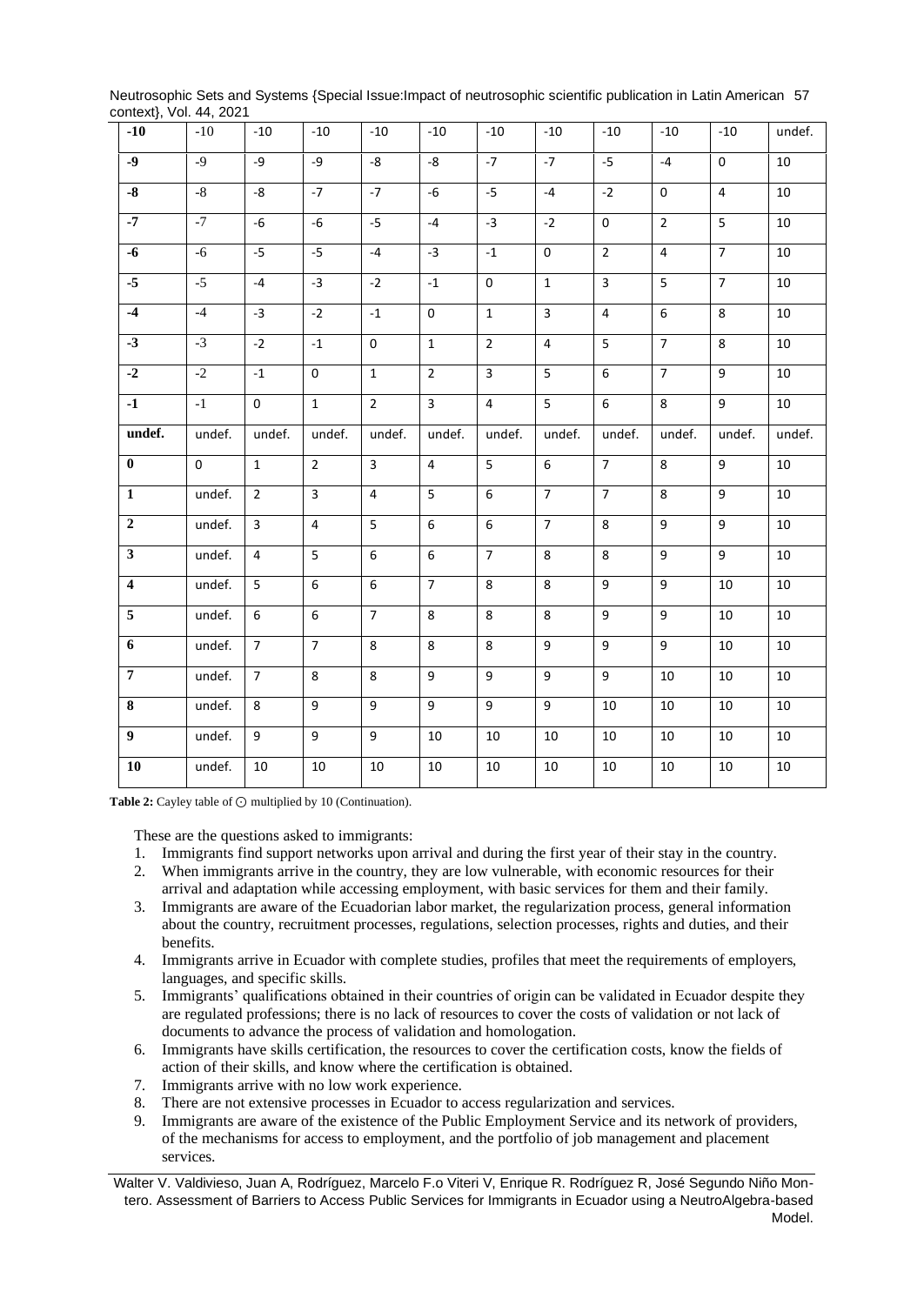- 10. Immigrant's adjustment processes are sufficient despite factors such as climate, culture, language, country structure, work patterns, and hourly intensity.
- 11. There are not situations that migrants face because of discrimination based on nationality, accent, gender, age, or disability.
- 12. From the institutional point of view, there is sufficient socialization about the regulations, there are not wasteful procedures of the financial sector and neither lack of social security due to non-opening of products.
- 13. There is an articulated and sufficient supply of services.
- 14. There is not a risk of loss of investment in migrants.
- 15. Immigrants have not difficulty accessing public transport due to fear of being arrested when they do not have up-to-date documents, fear of being attacked by xenophobia, for not having sufficient economic means to pay, not knowing the city, and not having a guide to help them.
- 16. Migrants have enough knowledge about the Ecuadorian health system.
- 17. They have access to the health system; they know where to go or who to tell them.
- 18. Migrants are well cared for by local doctors, who have no prejudices against them.
- 19. Migrants have easy access to medicines because they can afford them or because they have sufficient knowledge about them.
- 20. The children of school-age migrants have easy access to the education system; do not have limitations because of the level of education (more advanced or more backward than in their countries of origin), economic limitations, and legal limitations, among others.

The method that we use is as follows, which is the one introduced in [\[9\]](#page-7-3):

- 1. For each previous question, the opinion of the 200 selected migrants is collected. They are asked to rate each statement on a scale of 0 to 10 if they have a favorable or neutral opinion about access to public health from the point of view of the access that is measured. On the other hand, they are asked to evaluate on a scale of -10 to -1 if they have an unfavorable opinion.
- 2. Let us denote by  $v_{ij}$ ,  $(i = 1,2,...,200; j = 1,2,...,20)$  the evaluation of the i-th migrant on the j-th aspect.

We calculate 
$$
\bar{v}_i = \left(\frac{\sum_{j=1}^{n^+} v_{ij}^+}{n^+}, \frac{\sum_{j=1}^{n^0} v_{ij}^0}{n^0}, \frac{\sum_{j=1}^{n^-} v_{ij}^-}{n^-}\right)
$$
, where  $v_{ij}^+$  are positive answers by i-th migrant about j-th

aspects,  $v_{ij}^0$  are neutral answers, so  $\frac{\sum_{j=1}^{n^0} v_{ij}^0}{n^0}$  $\frac{(-1)^{i}}{n^{0}} = 0$ , and  $v_{ij}^{-}$  are negative answers.  $n^{+}$ ,  $n^{0}$ , and  $n^{-}$  are the numbers of positive answers, neutral answers, and negative answers, respectively, where  $n^+ + n^0 + n^-$ 20. This new treatment guarantees more accuracy in the results than simply calculating the arithmetic mean.

2.1. Then, we calculate 
$$
\hat{v}_i = round \left( \frac{\sum_{j=1}^{n^+} v_{ij}^+}{n^+} \right) \odot round \left( \frac{\sum_{j=1}^{n^-} v_{ij}^-}{n^-} \right)
$$
, where the well-known round function is used. In case that both *round*  $\left( \frac{\sum_{j=1}^{n^+} v_{ij}^+}{n^+} \right) = 10$  and *round*  $\left( \frac{\sum_{j=1}^{n^-} v_{ij}^-}{n^-} \right) = 10$ , define  $\hat{v}_i = -10$ .

- 3. It is decided on two different situations:
- 3.1. If less than 30% of the respondents show contradictory results for each fixed j, that is, if there are 30 pairs or less of values (−10,10) or (10,−10), i.e., the combination function is "undefined" these values are eliminated for aggregating.
- 3.2. Otherwise, the j-th aspect is evaluated as "undefined" and it should be reviewed in more detail why there is such a contradiction.
- 4. When we have case 3.1. the aggregation of  $\hat{v}_i$  is calculated by using  $\odot$ .

Let us note that even thougt it is not a classical algebra, but a NeutroAssociativity one, this is useful to explicitely consider the indeterminacy. In case of clearly contradiction in the pair (-10, 10), we used the term "undefined" instead of 0, in Tables 1,2. If only one of the evaluations is "undefined" the rest of the evaluations are also "undefined" or "negatives". Then, when more than 30% of that assesses are "undefined" we consider the total aggregation as "undefined", which indicates a clear contradiction in the final result. The way to resolve this problem is to reanalize the assesses.

Walter V. Valdivieso, Juan A, Rodríguez, Marcelo F.o Viteri V, Enrique R. Rodríguez R, José Segundo Niño Montero. Assessment of Barriers to Access Public Services for Immigrants in Ecuador using a NeutroAlgebra-based Model.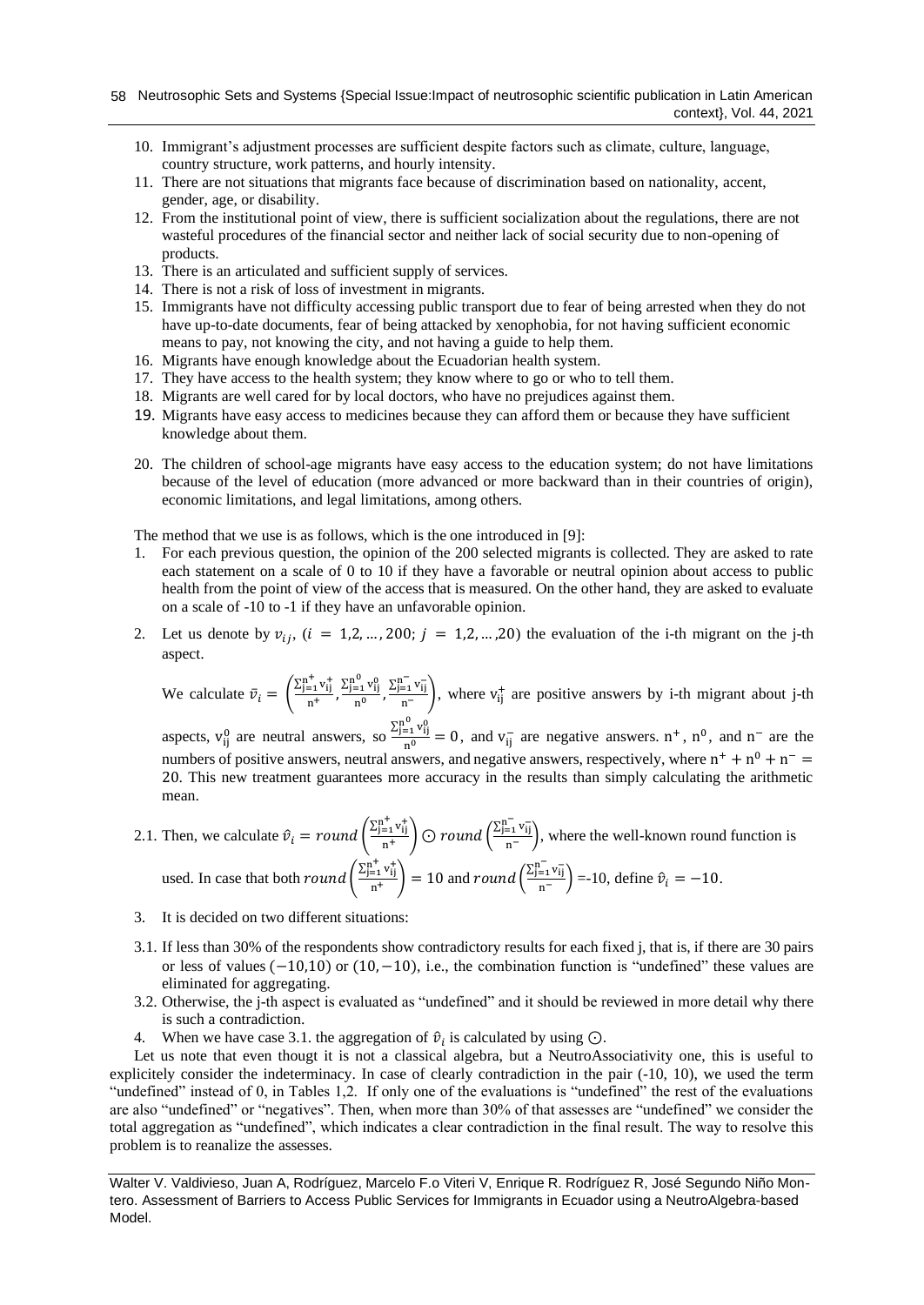Neutrosophic Sets and Systems {Special Issue:Impact of neutrosophic scientific publication in Latin American 59 context}, Vol. 44, 2021

| Table 3 contains the grouped data of the results obtained for each question asked to the 200 migrants surveyed: |
|-----------------------------------------------------------------------------------------------------------------|
|-----------------------------------------------------------------------------------------------------------------|

| Question / Interval | $[-10, -5)$ | $[-5, 0)$ | [0, 5) | [5, 10] |
|---------------------|-------------|-----------|--------|---------|
|                     | $\,8\,$     | 26        | 74     | 92      |
| 2                   | 28          | 28        | 77     | 67      |
| 3                   | 31          | 40        | 55     | 74      |
| 4                   | 38          | 40        | 60     | 62      |
| 5                   | 5           | 10        | 31     | 154     |
| 6                   | 5           | 7         | 33     | 155     |
|                     | 48          | 45        | 61     | 46      |
| 8                   | 55          | 50        | 59     | 36      |
| 9                   | 17          | 26        | 76     | 81      |
| 10                  | 5           | 8         | 88     | 99      |
| 11                  | 85          | 70        | 33     | 12      |
| 12                  | 58          | 57        | 28     | 57      |
| 13                  | 40          | 63        | 43     | 54      |
| 14                  | 16          | 18        | 80     | 86      |
| 15                  | 6           | 44        | 15     | 135     |
| 16                  | 18          | 2         | 61     | 119     |
| 17                  | 22          | 52        | 53     | 73      |
| 18                  | 20          | 55        | 69     | 56      |
| 19                  | 39          | 7         | 46     | 108     |
| 20                  | 97          | 62        | 2      | 39      |

**Table 3:** Grouped data on survey results.

After we applied the method, we obtained the value 10 as the final aggregation value. This means that the situation is more favorable than unfavorable; however, according to Table 3 some public services are not good for immigrants, e.g., education system and labor, and there exists discrimination.

# **Conclusion**

This paper studied the situation of immigrants arriving in Ecuador. We surveyed 200 immigrants who came to the country from Latin American and Caribbean countries, in the last 4 years. NeutroAlgebra was used as a tool, which had been successfully applied in a similar problem; however,the used method was slightly changed in this paper to achieve greater accuracy. In addition, the Caley table of this NeutroAlgebra has been rescaled on a scale of -10 to 10, to match the scale used in the input data. The number of questions asked was 20. It was concluded that the situation is more favorable than unfavorable. Although from the data collected it can be inferred that not all services comply with this, such as employment and education; moreover, there is a degree of discrimination and xenophobia in the Ecuadorian population. We have showed from the definition of this NeutroAlgebra in Tables 1 and 2 that this is not an associative structure, due to the explicit precense of the term "undefined" and the combination of one "undefined" with a negative one is negative, nevertheless, we also showed that this term is useful for gaining in accuracy in the proposed method. When, more than 30% of the evaluations are contradictories, it is preferable that experts reconsider their evaluations. This is the advantage obtained with the cost of eliminating classical associativity.

# **References**

- <span id="page-6-0"></span>[1] J. M. Macías Bermúdez, G. K. Arreaga Farias, and L. Torres Torres, "A Method for Decision-Making on the Tendering Procedure for the Acquisition of Goods and Services in Public Procurement," *Neutrosophic Sets and Systems,* vol. 37, pp. 235-241, 2020.
- [2] C. A. R. Medina, B. E. T. Ortiz, and M. E. V. Córdova, "Análisis del debido proceso en la clausura de los locales de atención al público utilizando análisis Pestel combinado con AHP de Saaty," *Universidad y Sociedad,* vol. 12, pp. 398-404, 2020.
- [3] C. E. Ochoa Díaz, L. A. Colcha Ramos, M. J. Calderón Velásquez, and O. Pérez Peña, "Knowledge-based Hiring Recommender Model for Occasional Services in the Public Sector," *Neutrosophic Sets and Systems,* vol. 37, pp. 176-183, 2020.
- [4] C. V. Vargas, "Public policies that allow the empowerment of women in the popular and solidarity economy in Ecuador," *Universidad y Sociedad,* vol. 12, pp. 276-281, 2020.
- <span id="page-6-1"></span>[5] Expansión. Webpage: Immigration in Ecuador (Inmigración en Ecuador)(In Spanish) available in: https://datosmacro.expansion.com/demografia/migracion/inmigracion/ecuador [Online]. Available: https://datosmacro.expansion.com/demografia/migracion/inmigracion/ecuador

Walter V. Valdivieso, Juan A, Rodríguez, Marcelo F.o Viteri V, Enrique R. Rodríguez R, José Segundo Niño Montero. Assessment of Barriers to Access Public Services for Immigrants in Ecuador using a NeutroAlgebra-based Model.